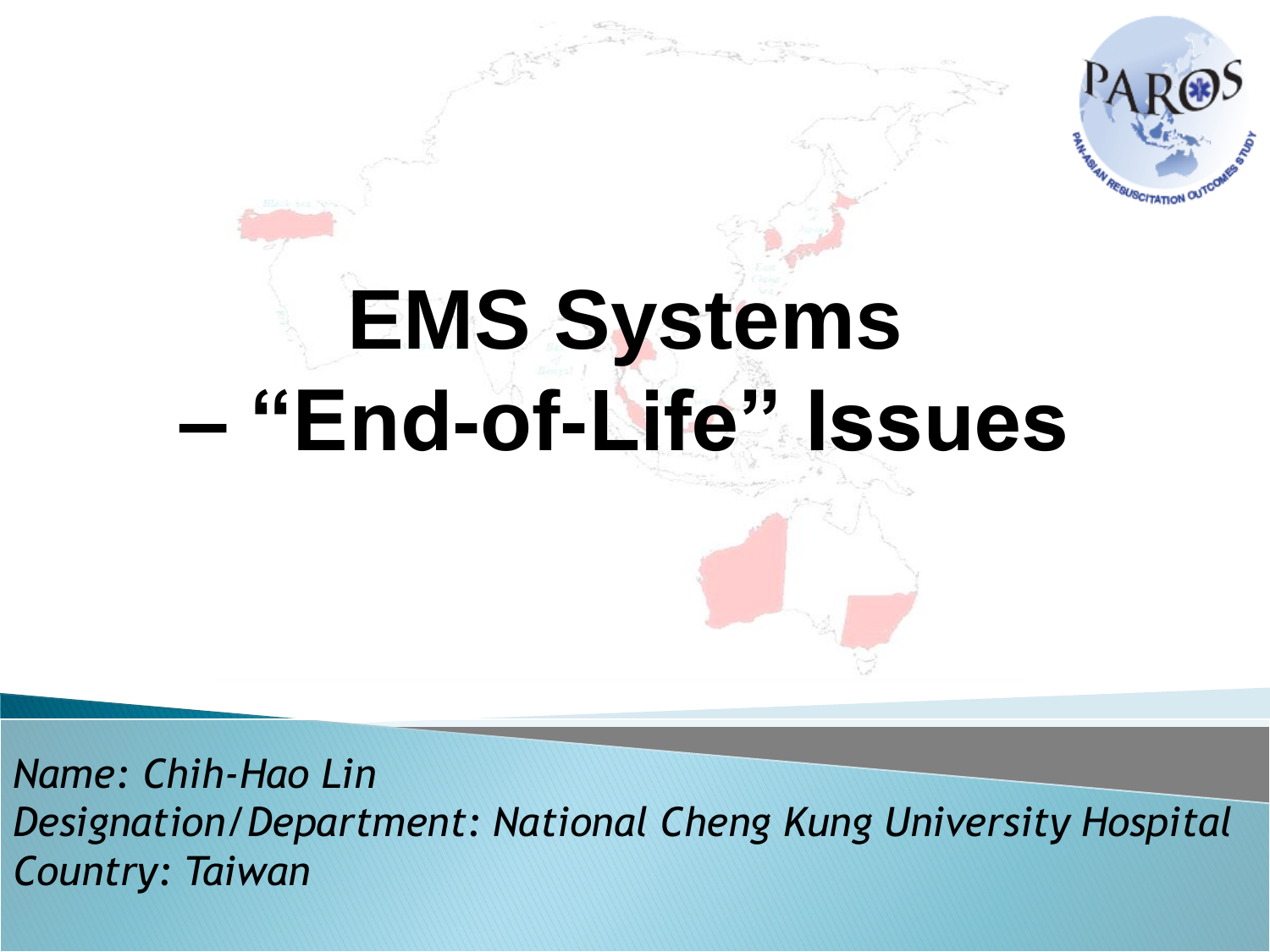# **Outline of Proposal**



- ▶ Introduction: Do Not Resuscitate, Termination of Resuscitation, Death Declaration on Scene
- ▶ Aim: To compare death issues in EMS settings among Asian countries
- **Method: Questionnaire**
- ▶ Significance: Legal, Financial, Ethical, Clinical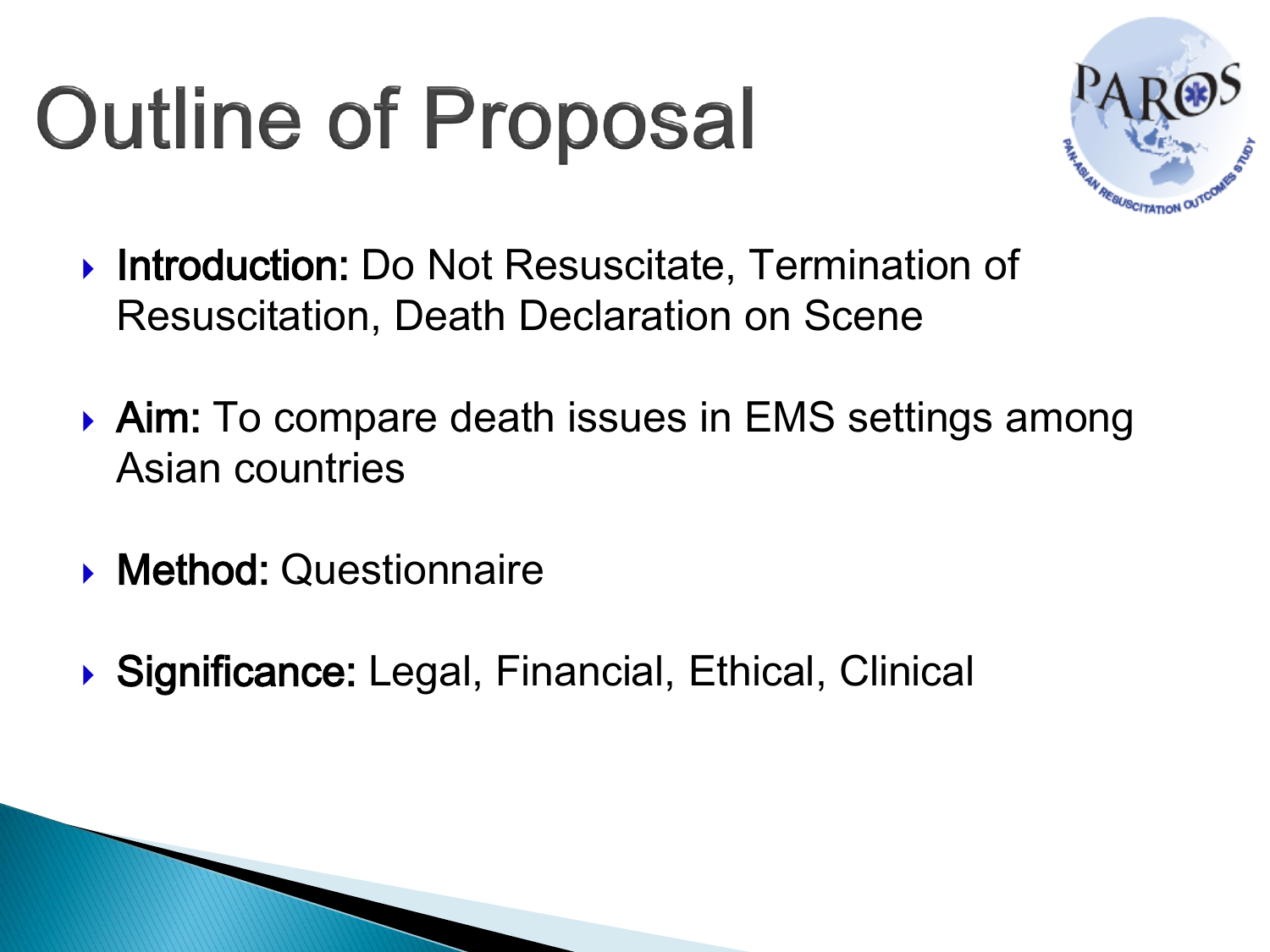### Part I. Do Not Resuscitate (DNR)



- ▶ 1. Any DNR official regulation or law in your country?
- ▶ 2. Is it a national or local regulation?
- ▶ 3. What kind of patients does the DNR regulation apply to?
- ▶ 4. Who can sign DNR consent?
- ▶ 5. Does any visual identification stand for DNR consent?
- ▶ 6. Is DNR consent valid in pre-hospital setting?
- ▶ 7. Are EMTs authorized to not initiate resuscitation if DNR consent is presented?
- ▶ 8. Scenarios: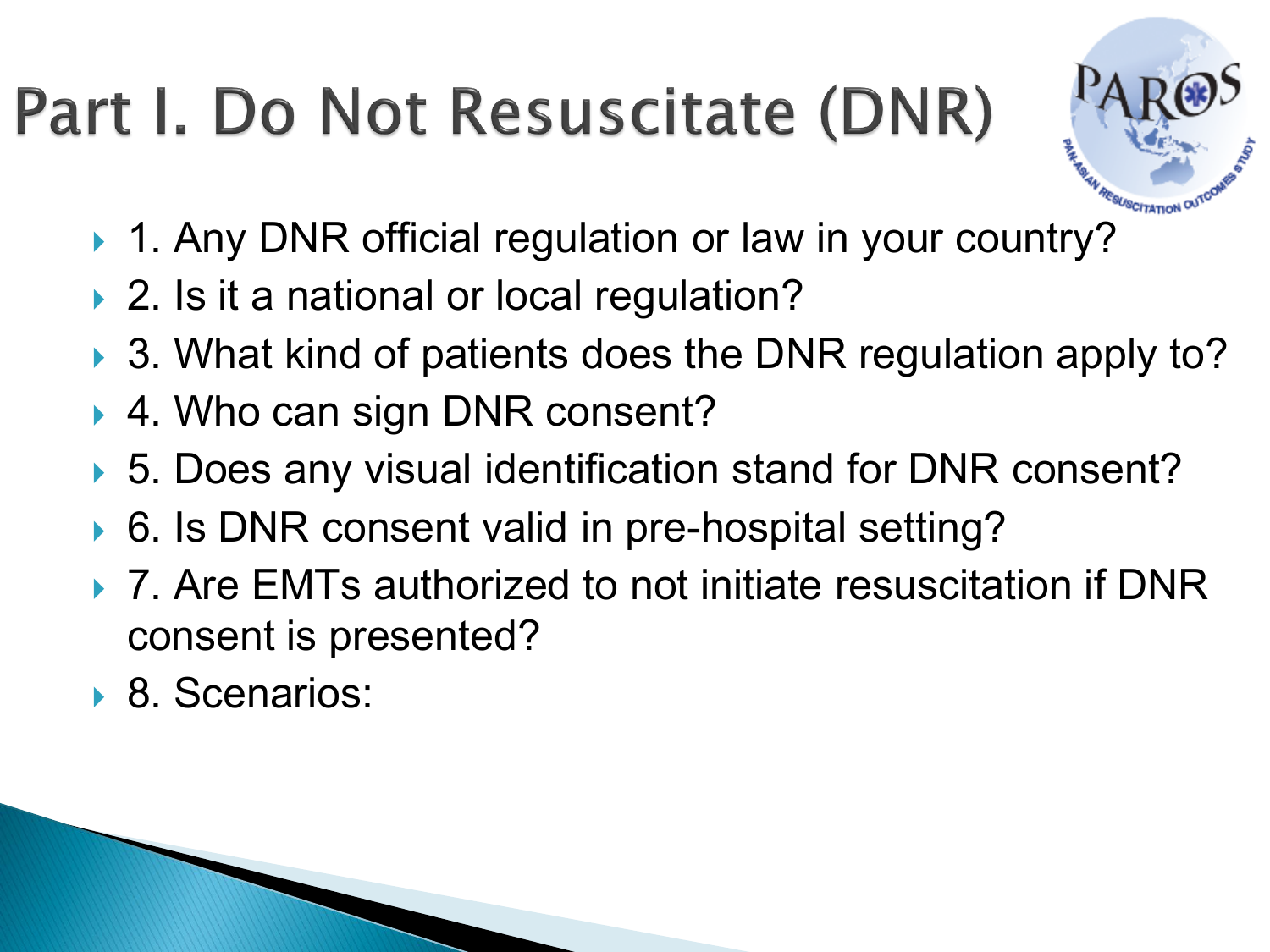#### Part II. Termination of Resuscitation (TOR)



- ▶ 1. Are EMTs authorized to terminate resuscitation for out-of-hospital cardiac arrest (OHCA) patients?
- ▶ 2. Do EMTs have official TOR guidelines?
- ▶ 3. Is it a national or local regulation?
- ▶ 4. Does the TOR regulation for OHCA patients consist of any known guidelines (e.g. Patrie's guideline, Verbeek's guidelines, or Marsden's guidelines)?